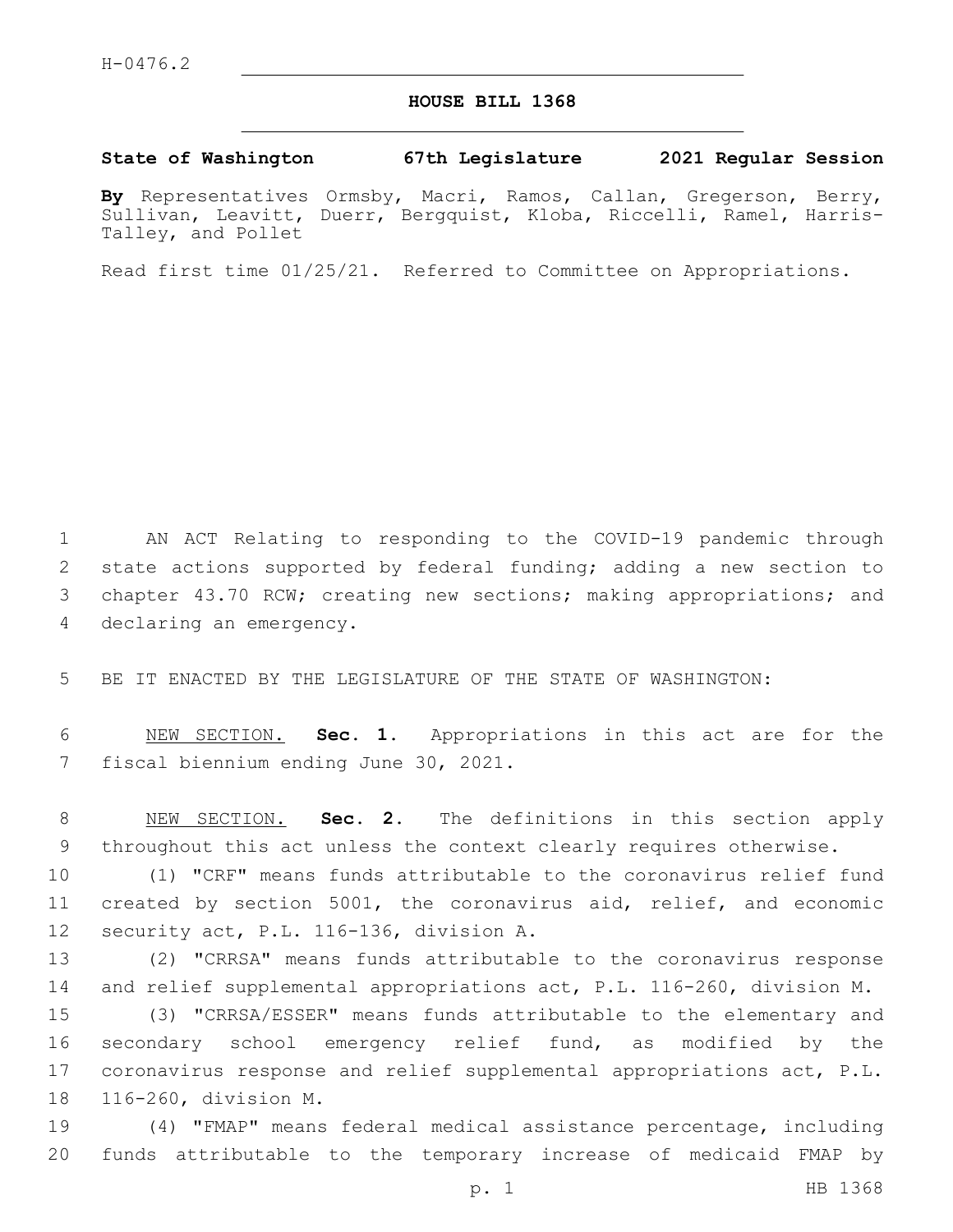section 6008, the families first coronavirus response act, P.L. 116-127, division F.2

#### NEW SECTION. **Sec. 3. FOR THE DEPARTMENT OF COMMERCE—RENTAL ASSISTANCE AND HOUSING**

 General Fund—Federal Appropriation. . . . . . . . . . . \$365,000,000 TOTAL APPROPRIATION. . . . . . . . . . . . . . . \$365,000,000

 The appropriation in this section is subject to the following 8 conditions and limitations:

 (1) \$325,000,000 of the general fund—federal appropriation (CRRSA) is provided solely for the department to administer an emergency rental and utility assistance program pursuant to P.L. 116-260, the federal consolidated appropriations act. The department shall distribute funding in the form of grants to local housing providers. In making distributions, the department must consider the number of unemployed persons and renters in each jurisdiction served by the provider as well as account for any funding that jurisdiction, including cities within each county, received directly from the federal government. A provider may use up to 9.5 percent of their grant award for administrative costs and the remainder must be used for financial assistance as defined in P.L. 116-260. The department may retain up to 0.5 percent of the funding provided in this 22 subsection to administer the program.

 (2)(a) \$30,000,000 of the general fund—federal appropriation (CRF) is provided solely for the department to administer an eviction rental assistance program. The department shall distribute funding in the form of grants to local housing providers. In making distributions, the department must consider the number of unemployed persons and renters in each jurisdiction served by the provider. To be eligible for the program, households must, at a minimum, have an income at or below 80 percent of the area median income and must have a missed or partially paid rent payment. Rental payments made through the program will be provided directly to landlords. The department may establish additional eligibility criteria to target these resources to households most likely to become homeless if they do not 35 receive rental assistance.

 (b) Of the amounts provided in this subsection, \$16,000,000 of the general fund—federal appropriation (CRF) is provided solely for local housing providers to subgrant with community organizations that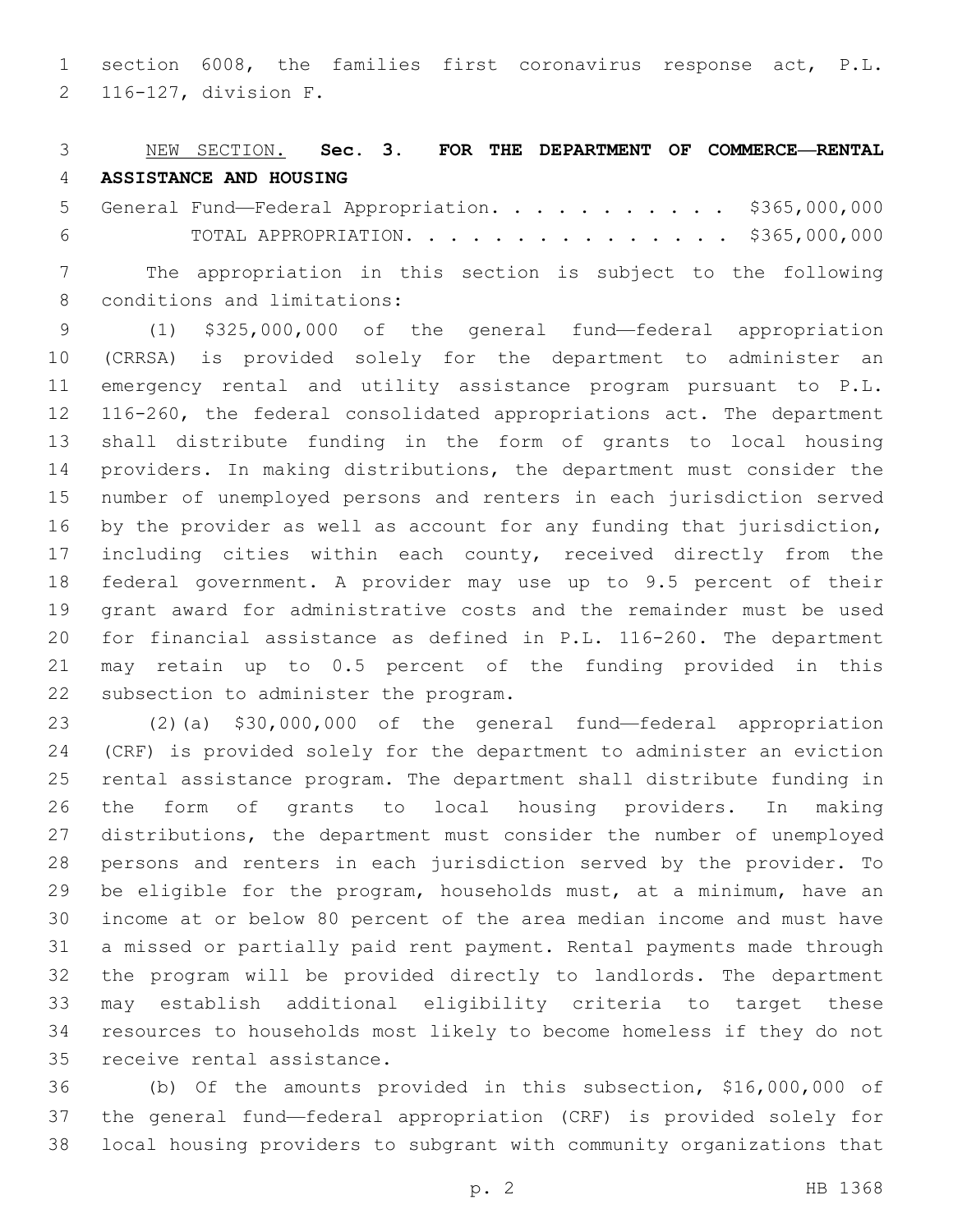serve historically disadvantaged populations within their jurisdiction. Subgrants may be used for program outreach and assisting community members in applying for assistance under this 4 subsection and subsection (1) of this section.

 (3) \$4,000,000 of the general fund—federal appropriation (CRF) is provided solely for the department to assist homeowners at risk of foreclosure pursuant to chapter 61.24 RCW. Funding must be used for activities to prevent mortgage or tax lien foreclosures, housing counselors, foreclosure prevention hotlines, low-income legal services, mediation, and other activities that promote homeownership. The department may contract with other state agencies to carry out 12 these activities.

 (4) \$1,500,000 of the general fund—federal appropriation (CRF) is provided solely for a contract with resolution Washington for alternative dispute resolution centers and dispute resolution programs to provide citizens with low-cost resolution as an alternative to litigation. This funding must be prioritized for 18 resolution services relating to evictions.

 (5) \$1,500,000 of the general fund—federal appropriation (CRF) is provided solely for the department to contract with the office of civil legal aid to provide services relating to evictions, housing, 22 and utilities.

 (6) \$1,000,000 of the general fund—federal appropriation (CRF) is provided solely for the department to contract with the office of the attorney general for legal work relating to the eviction moratorium 26 extended in the governor's proclamation 20-19.5.

 (7)(a) \$2,000,000 of the general fund—federal appropriation (CRF) is provided solely for a program to provide grants to eligible landlords who have encountered a significant financial hardship due to loss of rental income from elective nonpayor tenants during the state's eviction moratorium pursuant to the governor's proclamation.

 (b) To be eligible for a grant under this subsection, a landlord 33 must:

34 (i) Apply for a grant;

 (ii) Be the sole investor in the property from which they are 36 seeking rental arrears;

 (iii) Be the owner of no more than four dwelling units from which 38 they receive rental payments;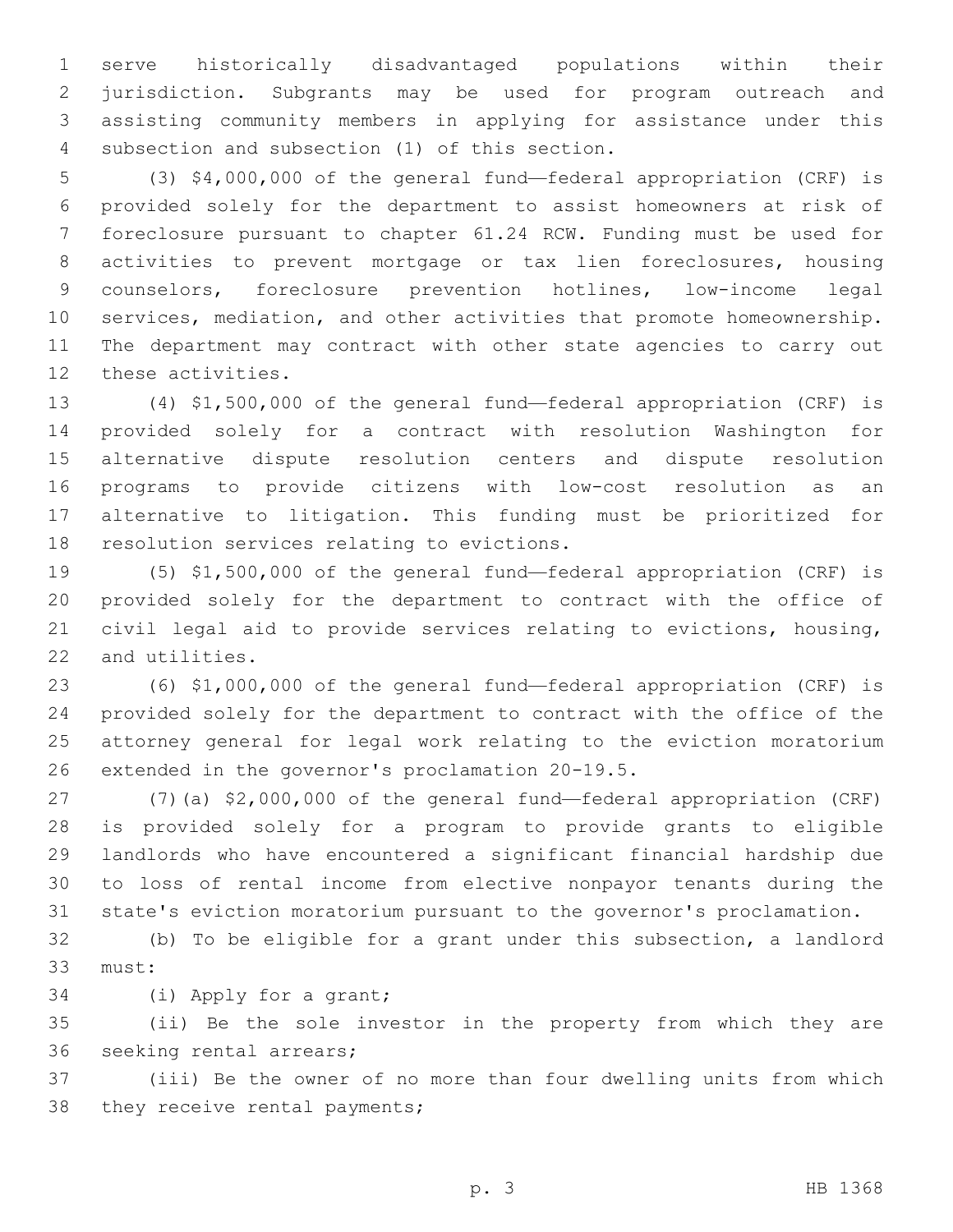(iv) Not contract with a property manager or property management company for duties or activities related to the tenancy or dwelling 3 unit; and

 (v) Have an elective nonpayor tenant who is in arrears in rent or 5 utilities or both.

 (c) Eligible landlords may receive a grant of up to 80 percent of the total amount of rent in arrears. The department must prioritize landlords who have an income at or below 100 percent of the area median income and who demonstrate a loss of rental income, to the 10 extent that funds are available.

 (d) The department may inspect the property and the landlord's records related to an application under the program, including the use of a third-party inspector as needed to investigate fraud, to assist in making its application review, and to determine 15 eligibility.

 (e) A landlord who receives a grant under this section is 17 prohibited from:

 (i) Taking any legal action against the tenant for damages 19 attributable to the same tenancy; or

 (ii) Pursuing collection, or authorizing another entity to pursue collection on the landlord's behalf, against the tenant for damages 22 attributable to the same tenancy.

 (8) For the purposes of this section, the following definitions 24 apply:

(i) "Dwelling unit" has the meaning defined in RCW 59.18.030.

 (ii) "Elective nonpayor" means a tenant who has been determined to not be eligible for the federal or state emergency rental assistance program or has not applied for the federal or state 29 emergency rental assistance program.

(iii) "Landlord" has the meaning defined in RCW 59.18.030.

(iv) "Owner" has the meaning defined in RCW 59.18.030.

(v) "Rent" has the meaning defined in RCW 59.18.030.

(vi) "Tenant" has the meaning defined in RCW 59.18.030.

 NEW SECTION. **Sec. 4. FOR THE DEPARTMENT OF COMMERCE—WORKING WASHINGTON GRANTS**

|    | 36 General Fund-Federal Appropriation. \$240,000,000 |  |  |  |  |  |  |  |
|----|------------------------------------------------------|--|--|--|--|--|--|--|
| 37 | TOTAL APPROPRIATION. \$240,000,000                   |  |  |  |  |  |  |  |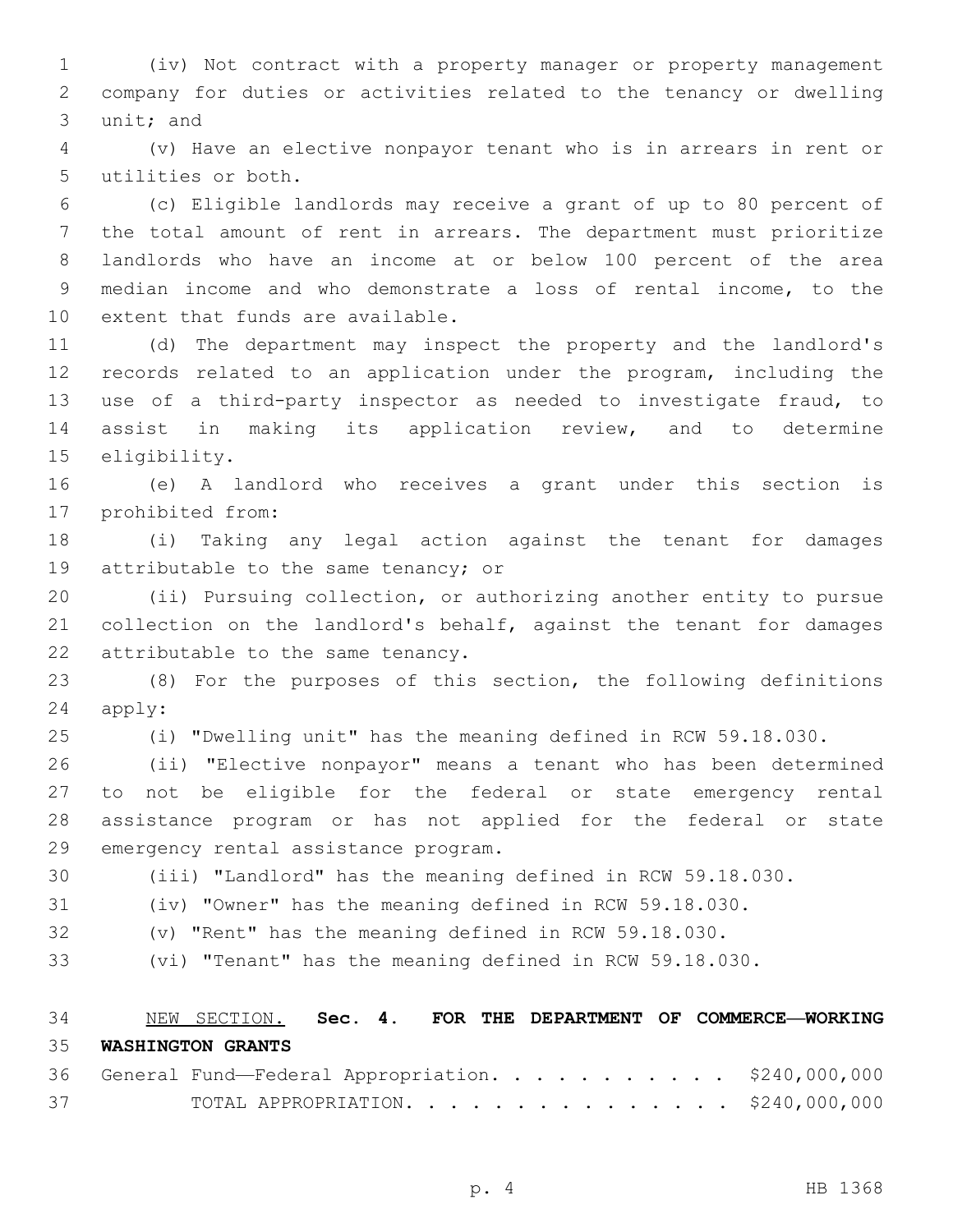The appropriation in this section is subject to the following 2 conditions and limitations:

 (1) \$240,000,000 of the general fund—federal appropriation (CRF) is provided solely for the department of commerce to provide additional grants to small businesses through the department's working Washington grant program as modified by this section.

 (2) Of the amount provided in this section, \$120,000,000 is provided solely to assist businesses maintain their operations. To be eligible for a grant under this subsection, the business must:

10 (a) Apply for or have applied for the grant;

 (b) Have reported annual gross receipts of \$5,000,000 or less to 12 the department of revenue for calendar year 2019;

 (c) Have expenses that are necessary to continue business operations and the expense is not a federal, state, or local tax, 15 fee, license, or other government revenue;

 (d) Self–attest that the expense is not funded by any other 17 government or private entity;

 (e) Have experienced a reduction in business income or activity related to COVID-19 or state or local actions in response to COVID-19; and

 (f) Agree to operate in accordance with the requirements of applicable federal, state, and local public health guidance and 23 directives.

 (3) Of the amount provided in this section, \$120,000,000 is provided solely to assist the reopening of businesses that temporarily totally closed their operations. To be eligible for a 27 grant under this subsection, the business must:

28 (a) Apply for the grant;

 (b) Have reported annual gross receipts of \$5,000,000 or less to 30 the department of revenue for calendar year ;

 (c) Demonstrate the business was actively engaged in business, and as a result of the governor's proclamations 20-25.8, issued on November 15, 2020, through 20-25.12 ("stay safe-stay healthy"), temporarily totally closed operations. Demonstration of active engagement in business can be given through but is not limited to taxable activity reported to the department of revenue. The department may use other methods to determine if this criterion has 38 been met;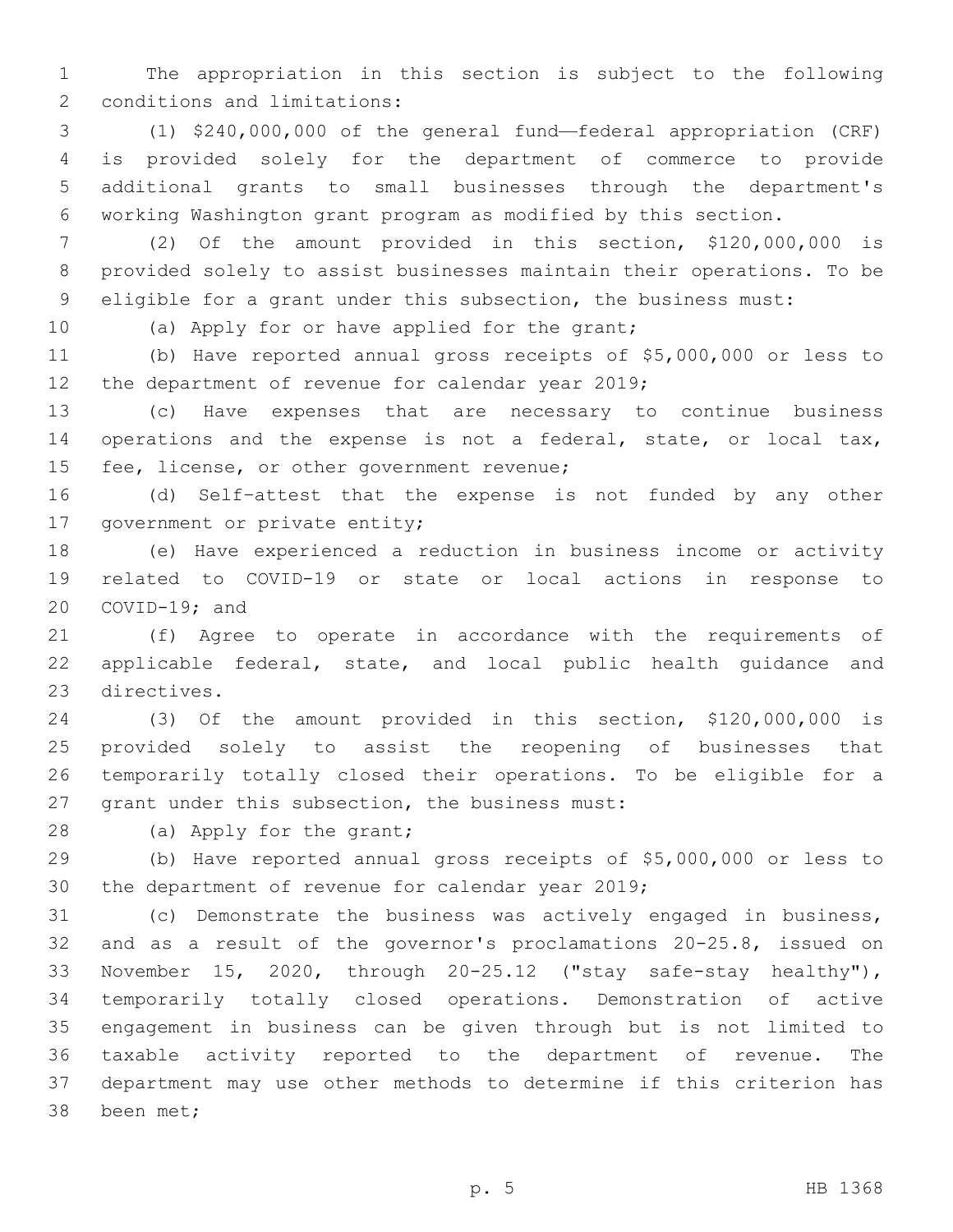(d) Have expenses that are necessary to reopen business operations and the expense is not a federal, state, or local tax, 3 fee, license, or other government revenue;

 (e) Self–attest that the expense is not funded by any other 5 government or private entity; and

 (f) Agree to operate in accordance with the requirements of applicable federal, state, and local public health guidance and 8 directives.

 (4) Grants must be awarded on a first-come, first-serve basis. The department may not impose other eligibility criteria or use other factors to prioritize grants except priority must be given to businesses that have not yet received a grant through the department's working Washington small business grants. The department must allow businesses to apply for grants for 30 days after the effective date of this section. The department must conduct outreach to underrepresented and unserved communities observed from prior rounds of awards. The department must ensure equitable distributions of grant funding, including considerations for geographic location and businesses owned by members of historically disadvantaged 20 communities.

(5)(a) Eligible businesses may receive up to a \$20,000 grant.

 (b) When awarding grants, the department must first provide all eligible businesses that received a grant less than \$12,500 an additional grant without requiring a new application so that total grants awarded is \$12,500. Thereafter, new eligible businesses under subsection (2) of this section must receive a \$12,500 grant. If there is available funding, the department must make additional pro rata grants to all eligible businesses under subsection (2) of this section without requiring a new application up to a total of \$20,000.

 (c) If a business received one or more working Washington small business grants, the grant under this program must be reduced to reflect the amounts received from previous working Washington small 33 business grants.

 (d) Grants awarded under subsection (3) of this section must require eligible businesses to enter into an agreement with the department to be reimbursed for reopening costs and demonstrate that the business has reopened and resumed operations. The department must provide 25 percent of the grant in advance. Eligible businesses must be given until June 1, 2021, to request reimbursement. If an eligible business does not use all of its award by June 1, 2021, the amount

p. 6 HB 1368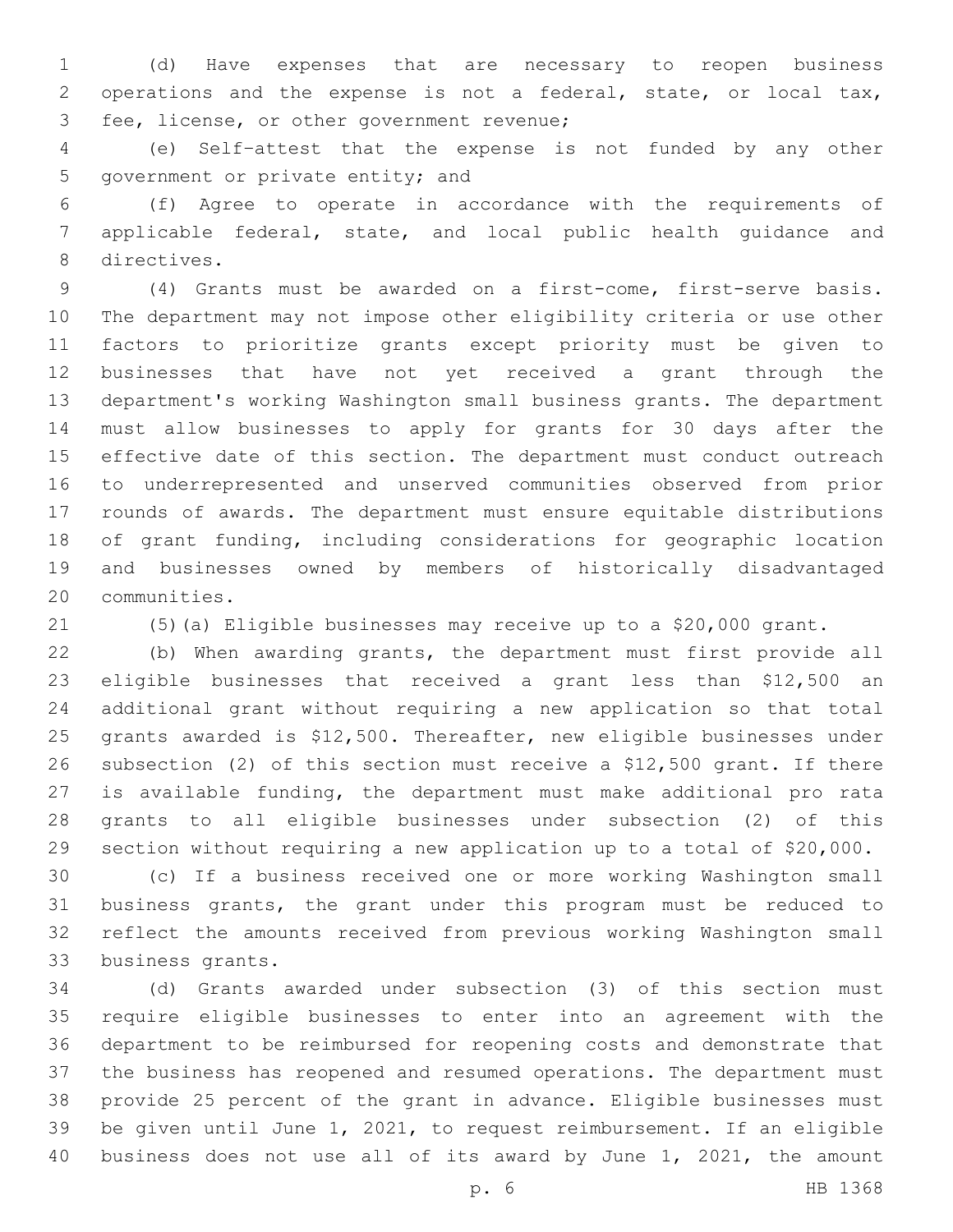not used must be redistributed pro rata to other eligible businesses under subsection (3) of this section up to a total of \$20,000 in 3 grants.

 (6) For purposes of this section, reopening costs include, but 5 are not limited to:

 (a) Upgrading physical work places to adhere to new safety or 7 sanitation standards;

 (b) Procuring required personal protective supplies for employees 9 and business patrons and clients;

10 (c) Updating business plans;

- (d) Employee costs including payroll, training, and onboarding;
- (e) Rent, lease, mortgage, insurance, and utilities payments; and
- (f) Securing inventory, supplies, and services for operations.

 (7) Nonprofit organizations may be eligible to receive funding under subsection (2) or (3) of this section if they have a primary business activity that has been impacted as described in subsection (2)(e) or (3)(c) of this section.

 NEW SECTION. **Sec. 5.** Notwithstanding the provisions of section 127(85), chapter 357, Laws of 2020, it is the intent of the legislature that grant funding for eligible sheltering costs be made available to applicants who have maintained or decreased shelter capacity due to social distancing or other health and safety measures taken in response to the COVID-19 pandemic.

 NEW SECTION. **Sec. 6. FOR THE DEPARTMENT OF SOCIAL AND HEALTH SERVICES—DEVELOPMENTAL DISABILITIES PROGRAM—COMMUNITY SERVICES**

26 General Fund—Federal Appropriation. . . . . . . . . . . \$24,528,000 TOTAL APPROPRIATION. . . . . . . . . . . . . . . \$24,528,000

 The appropriation in this section is subject to the following conditions and limitations: \$24,528,000 of the general fund—federal appropriation (FMAP), along with currently appropriated state funds, is provided solely to continue the COVID-19 rate enhancements offered to contracted service providers in January-March 2021 through the April-June 2021 quarter. Expenditure of the amounts provided in this section is contingent upon execution of an appropriate memorandum of understanding between the office of financial management and the 36 exclusive bargaining representatives.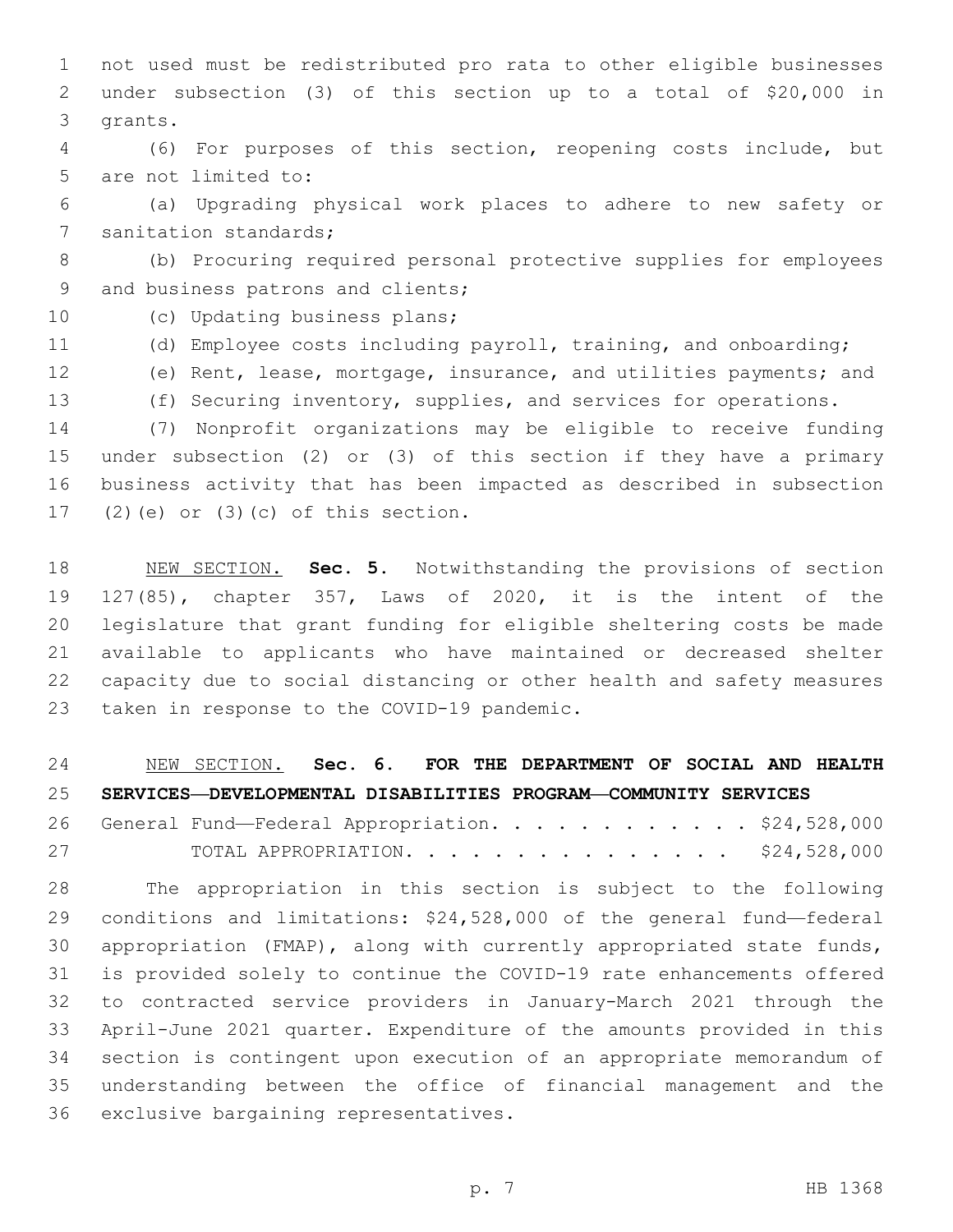NEW SECTION. **Sec. 7. FOR THE DEPARTMENT OF SOCIAL AND HEALTH SERVICES—AGING AND ADULT SERVICES PROGRAM**

3 General Fund—Federal Appropriation. . . . . . . . . . . \$45,434,000 TOTAL APPROPRIATION. . . . . . . . . . . . . . . \$45,434,000

 The appropriation in this section is subject to the following conditions and limitations: \$45,434,000 of the general fund—federal appropriation (FMAP), along with currently appropriated state funds, is provided solely to continue the COVID-19 rate enhancements offered to contracted service providers in January-March 2021 through the April-June 2021 quarter. Expenditure of the amounts provided in this section is contingent upon execution of an appropriate memorandum of understanding between the office of financial management and the 13 exclusive bargaining representatives.

# NEW SECTION. **Sec. 8. FOR THE DEPARTMENT OF SOCIAL AND HEALTH SERVICES—ECONOMIC SERVICES ADMINISTRATION**

|    |  |  |  |  |  |  |  |  | 16 General Fund-Federal Appropriation. \$90,700,000 |
|----|--|--|--|--|--|--|--|--|-----------------------------------------------------|
| 17 |  |  |  |  |  |  |  |  | TOTAL APPROPRIATION. 990,700,000                    |

 The appropriation in this section is subject to the following 19 conditions and limitations:

 (1) \$12,000,000 of the general fund—federal appropriation (CRF) is provided solely for the disaster cash assistance program, allowing both individuals without children and families without children to receive cash disaster benefits during the coronavirus pandemic pursuant to House Bill No. 1151 (providing public assistance to households in need). If the bill is not enacted by April 1, 2021, the 26 amount provided in this section shall lapse.

 (2) \$4,700,000 of the general fund—federal appropriation (CRF) is provided solely for the department to increase the benefit under the food assistance program to maintain parity with benefits offered under the supplemental nutritional assistance program for the period 31 of January through March 2021.

 (3) \$9,000,000 of the general fund—federal appropriation (CRF) is provided solely for the increased caseload in the temporary assistance for needy families program as a result of the suspension of the 60-month time limit and suspension of the imposition of sanctions for nonparticipation in WorkFirst activities.

 (4) \$65,000,000 of the general fund—federal appropriation (CRF) is provided solely for continuing the Washington immigrant relief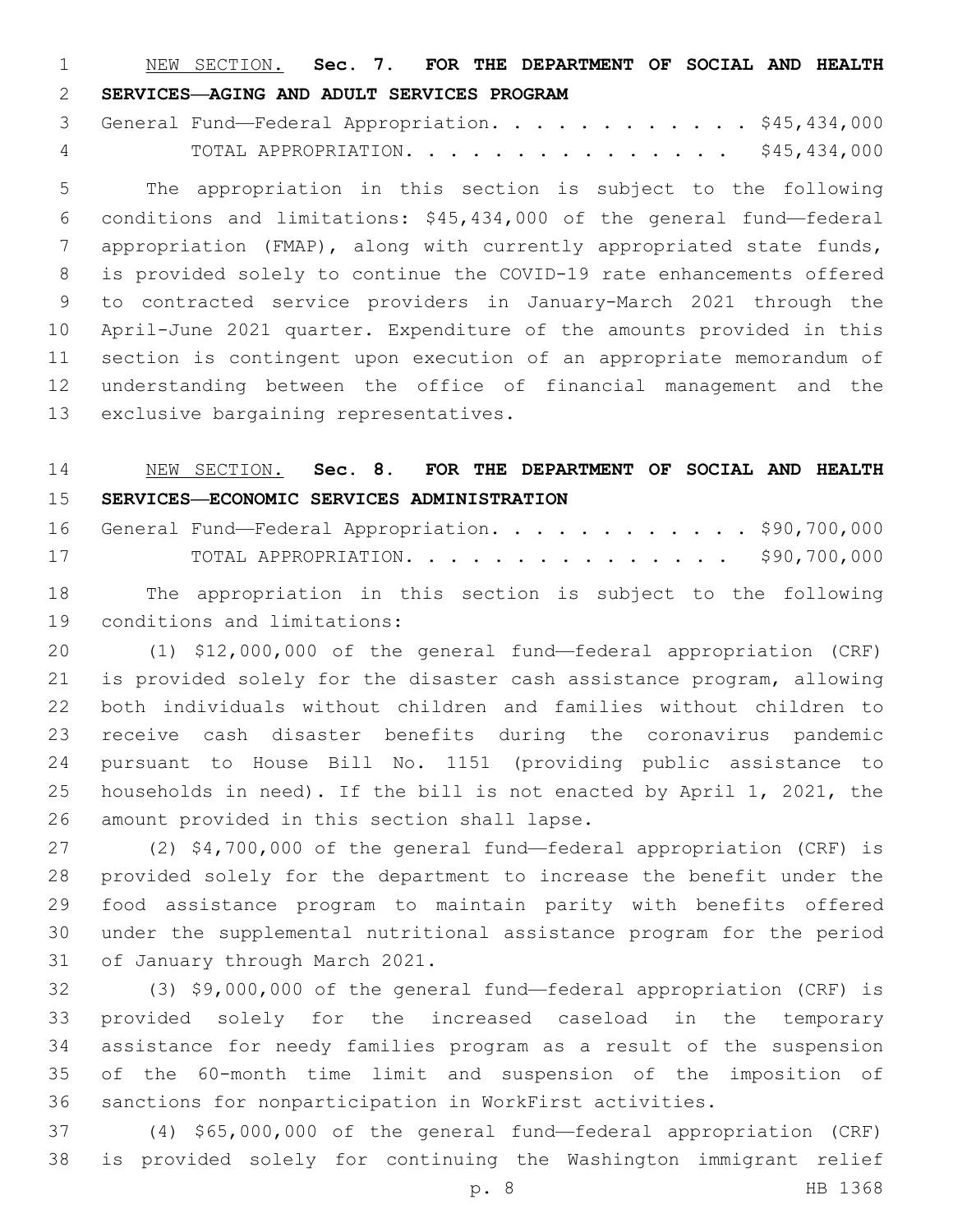fund authorized under the authority provided due to the declaration of emergency due to the COVID-19 pandemic as modified by this section. At least 95 percent of the amount provided in this subsection is provided solely for grants to eligible persons.

- 5 (a) A person is eligible for a grant who:
- (i) Lives in Washington state;6
- 7 (ii) Is at least 18 years of age;

 (iii) Has been significantly affected by the coronavirus pandemic, such as loss of employment or significant reduction in work hours, contracting the coronavirus, or caring for a family member who 11 contracted the coronavirus;

 (iv) Is not eligible to receive federal economic impact (stimulus) payments or unemployment insurance benefits due to their 14 immigration status; and

 (v) Has an income at or below 250 percent of federal poverty 16 level.

 (b) The department may not deny a grant to a person on the basis that another adult in the household is eligible for federal economic impact (stimulus) payments or unemployment insurance benefits or that the person previously received a grant under the program.

 (c) The department must prioritize grants to persons who are most in need of financial assistance using factors that include, but are not limited to, being the primary or sole income earner of household, experiencing housing instability, having contracted or being at high 25 risk of contracting the coronavirus, and having been approved for a previous grant under the program but not having received one due to 27 lack of funding.

 (d) The department must contract with one or more nonprofit organizations to administer the program. If the department engages in a competitive contracting process for administration of the program, experience in administering similar programs must be given weight in the selection process to expedite the delivery of benefits to eligible applicants. The contract must require the performance of outreach activities to communities that may have been 35 underrepresented in earlier grant awards.

 NEW SECTION. **Sec. 9. FOR THE HEALTH CARE AUTHORITY—MEDICAL ASSISTANCE** General Fund—Federal Appropriation. . . . . . . . . . . . \$6,000,000 TOTAL APPROPRIATION. . . . . . . . . . . . . . . . \$6,000,000 p. 9 HB 1368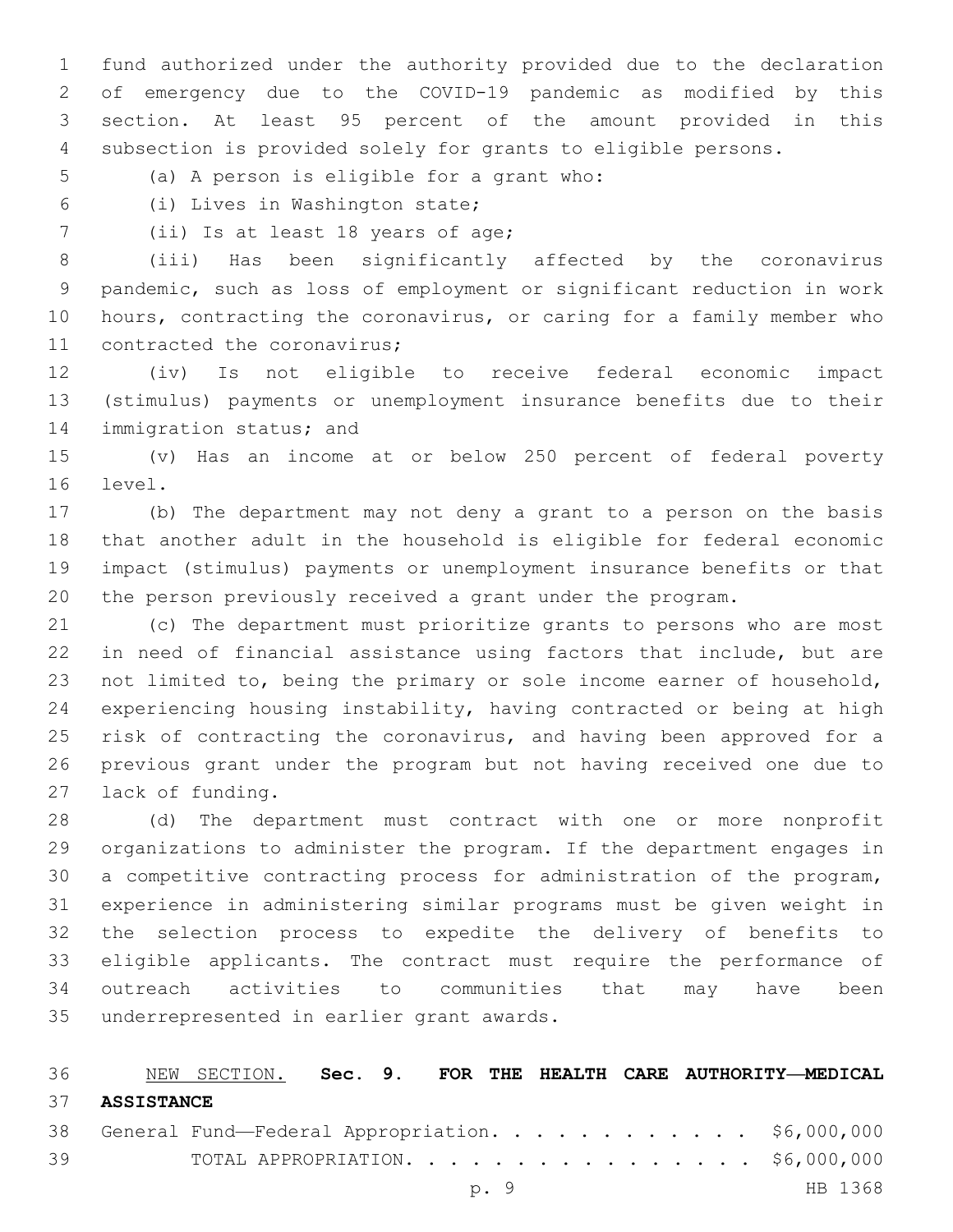The appropriation in this section is subject to the following 2 conditions and limitations:

 (1) The entire general fund—federal appropriation (CRF) is provided solely for the authority to distribute grants to rural health centers, federally qualified health centers, and free clinics to provide health care services for uninsured and underinsured patients, regardless of immigration status, for the treatment of any health condition that is further complicated by the past or present treatment of the illness caused by the severe acute respiratory 10 syndrome coronavirus 2 (COVID-19).

 (2) The authority must distribute the amounts appropriated in 12 this section as follows:

 (a) \$3,841,000 of the general fund—federal appropriation (CRF) must be distributed to rural health centers and federally qualified health centers. Amounts provided in this subsection must be used for the direct care of uninsured and underinsured patients under 200 17 percent of the federal poverty level for:

 (i) The testing, treatment, or assessment of the severe acute respiratory syndrome coronavirus 2 (COVID-19), including facility and 20 provider fees; and

 (ii) The treatment of chronic conditions worsened by the severe acute respiratory syndrome coronavirus 2 (COVID-19), including but not limited to the cost of laboratory, prescription medications, specialty care, and other services including behavioral health services, therapies, radiology, and other diagnostics.

 (b) \$1,659,000 of the general fund—federal appropriation (CRF) must be distributed to free clinics that provide medical care for patients with past or present diagnoses of the illness caused by the severe acute respiratory syndrome coronavirus 2 (COVID-19). The amounts provided in this subsection may be used for general operating costs, including staffing, supplies, and equipment purchases. As used in this section, "free clinics" mean private, nonprofit, community, or faith-based organizations that provide medical and mental health services at little or no cost to uninsured and underinsured people through the use of volunteer health professionals, community volunteers, and partnerships with other health providers.

 (c) \$500,000 of the general fund—federal appropriation (CRF) must be distributed to rural health centers and federally qualified health centers that can demonstrate that uninsured patients accounted for 14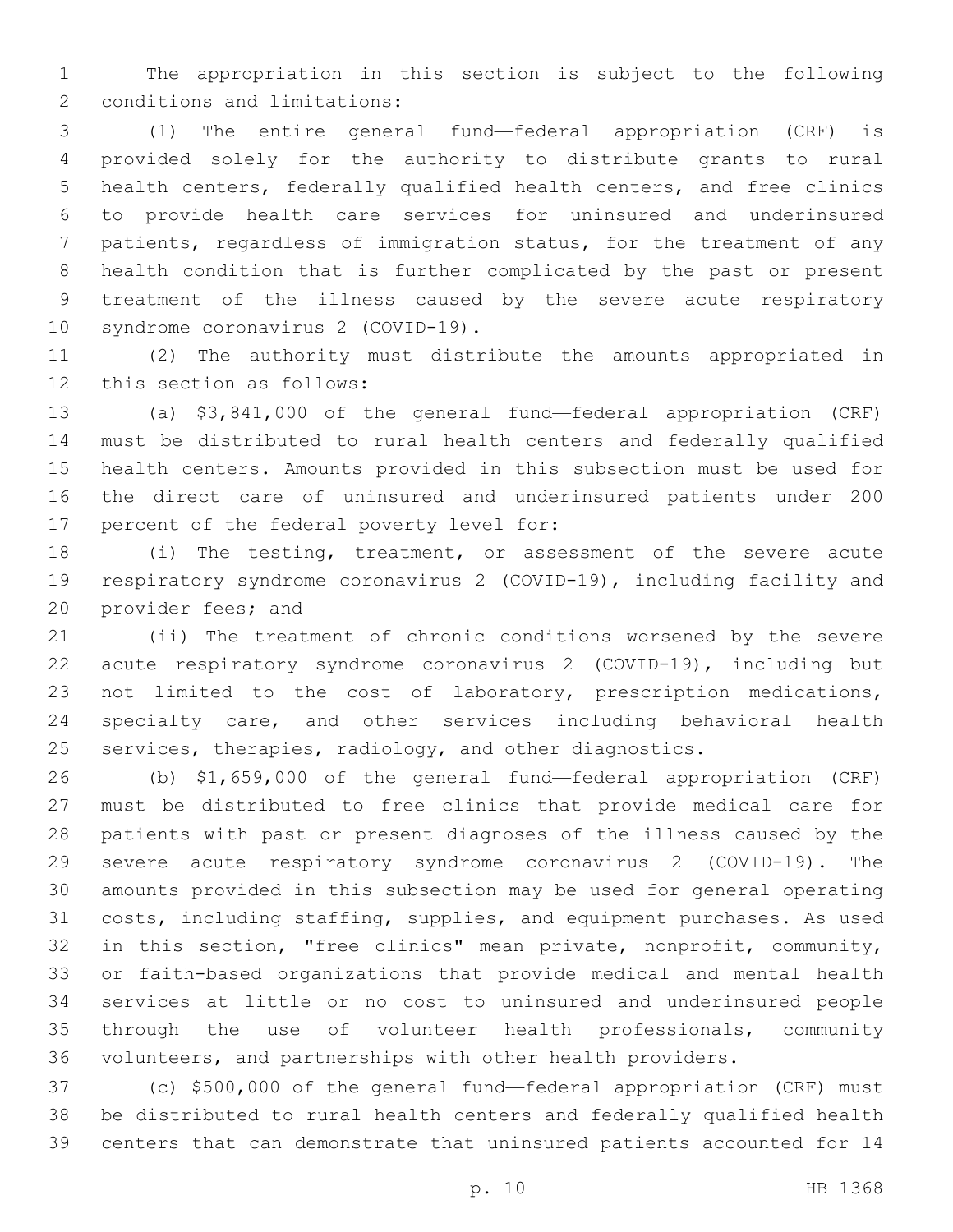percent or more of their total patient count in calendar year 2019. Amounts provided in this subsection (2)(c) must be used for the same purposes as those outlined in (a) of this subsection.

 (3) Clinics may not bill clients for any portion of the services provided that involve the use of amounts appropriated in this 6 section.

 (4) Clinics may not use the amounts provided in this section for services for which other funds are available, such as federal funds 9 from the families first coronavirus response act.

 (5) The authority may retain no more than three percent of the amounts provided in this section for administrative costs.

# NEW SECTION. **Sec. 10. FOR THE DEPARTMENT OF CHILDREN, YOUTH, AND FAMILIES—EARLY LEARNING PROGRAM**

14 General Fund—Federal Appropriation. . . . . . . . . . . \$50,000,000 TOTAL APPROPRIATION. . . . . . . . . . . . . . . \$50,000,000

 The appropriation in this section is subject to the following 17 conditions and limitations:

 (1) \$50,000,000 of the general fund—federal appropriation (CRRSA) is provided solely for the department to provide financial support to child care providers. The department must prioritize providers located in child care deserts, or communities of concern, or both, and must prioritize providers in order to support racial equity across the state. Of the amount provided in this section:

 (a) \$28,800,000 of the general fund—federal appropriation (CRRSA) is provided solely for grants to licensed providers who serve children ages birth to 13 and who accept state subsidies. Base grant amounts are \$6,500, with an additional \$100 provided for each 28 licensed slot over 65 slots.

 (b) \$6,000,000 of the general fund—federal appropriation (CRRSA) is provided solely for grants to licensed providers who serve children ages birth to 13 and who do not accept subsidies. Grant 32 amounts are \$6,500.

 (c) \$10,600,000 of the general fund—federal appropriation (CRRSA) is provided solely for the department to pay providers at the regional preschool rate for school-age children through April 2021.

 (d) \$4,000,000 of the general fund—federal appropriation (CRRSA) is provided solely for the department to incentivize providers to 38 take new subsidized slots.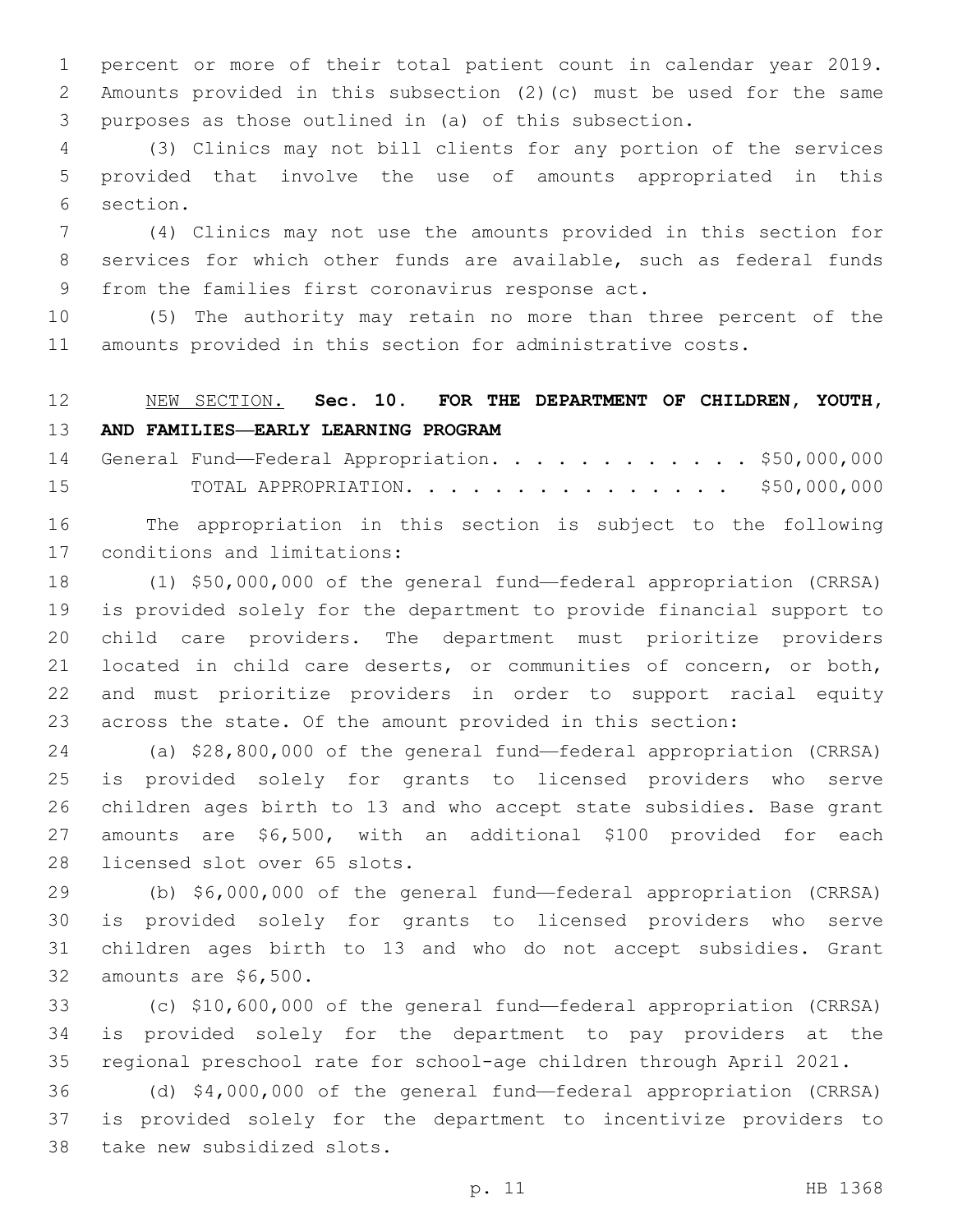(e) \$600,000 of the general fund—federal appropriation is provided solely for incentives of \$250 to family, friends, and 3 neighbor providers.

 (2) The department is authorized to shift funding among the purposes in subsection (1)(a) through (e) of this section based on over or underutilization of the different types of grants.

## NEW SECTION. **Sec. 11. FOR THE DEPARTMENT OF AGRICULTURE—FOOD ASSISTANCE PROGRAM**

|    |  |  |  |  |  |  | 9 General Fund—Federal Appropriation. \$26,392,000 |
|----|--|--|--|--|--|--|----------------------------------------------------|
| 10 |  |  |  |  |  |  | TOTAL APPROPRIATION. \$26,392,000                  |

 The appropriation in this section is subject to the following conditions and limitations: \$18,000,000 of the general fund—federal appropriation (CRF) and \$8,392,000 of the general fund—federal appropriation (CRRSA) are provided solely for the department to provide block grants to hunger relief organizations to achieve food 16 security within the state such as the purchase of food and supplies; investment in storage capacity; management of operations, facilities, employees, and volunteers; conducting social service outreach to food recipients; or conducting any other activity that is necessary to help achieve food security for the public. Providers under this section may not refuse service to any person based on a protected class under chapter 49.60 RCW. Of the amounts provided in this section (CRRSA), a maximum of \$1,689,000 may be used by the 24 department for its administrative costs.

 NEW SECTION. **Sec. 12. FOR THE OFFICE OF THE SUPERINTENDENT OF PUBLIC INSTRUCTION—ELEMENTARY AND SECONDARY SCHOOL EMERGENCY RELIEF FUND**

28 General Fund—Federal Appropriation. . . . . . . . . . \$668,130,000 TOTAL APPROPRIATION. . . . . . . . . . . . . . . \$668,130,000

 The appropriation in this section is subject to the following 31 conditions and limitations:

 (1) \$668,130,000 of the general fund—federal appropriation (CRRSA/ESSER) is provided for allocations from federal funding in response to the COVID-19 pandemic as authorized in section 313, the coronavirus response and relief supplemental appropriations act, P.L. 116-260, division M. The superintendent of public instruction must allocate the entire amount as subgrants to local education agencies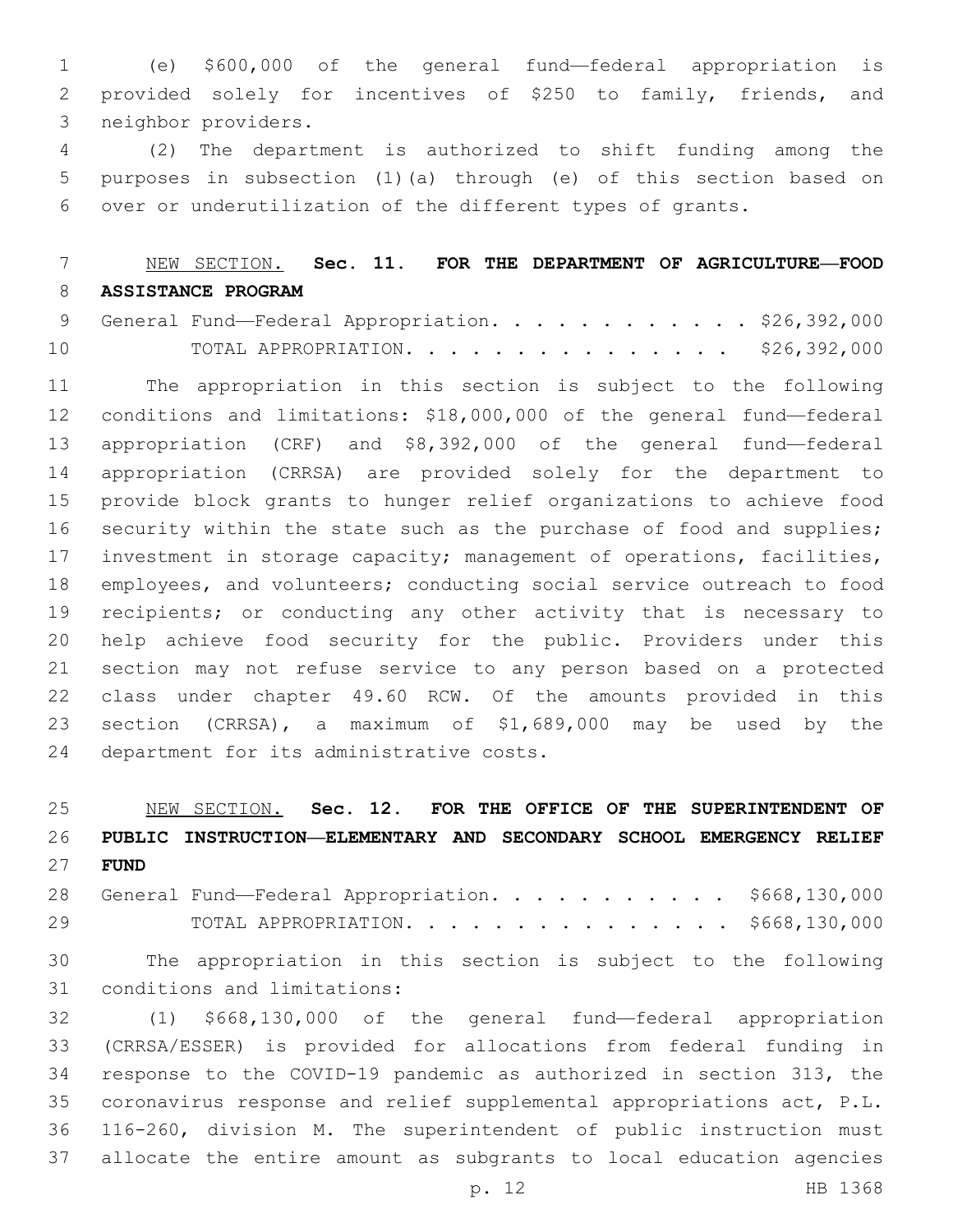consistent with timing and provisions of section 313, P.L. 116-260, 2 division M.

 (2)(a) By March 1, 2021, school districts, charter schools, and state-tribal education compact schools must review and update school reopening plans adopted for the 2020-21 school year and submit the updated plans to the superintendent of public instruction.

 (b) The superintendent of public instruction shall develop the template for the plan update that districts must use. The update must include at a minimum:9

 (i) A schedule for reopening or expanding in-person instruction 11 during the 2020-21 school year;

 (ii) Which students will receive in-person instruction, by group, 13 by grade, by school; and

 (iii) Plans for balancing in-person and remote instruction in 15 hybrid models, if applicable.

 (c) Schools are encouraged to base reopening schedules and decisions on state department of health guidance on COVID-19 activity 18 levels.

 (d) The superintendent must report to the appropriate policy and fiscal committees of the legislature on any statutory changes 21 necessary to implement updated reopening plans.

 (3)(a) By June 1, 2021, school districts, charter schools, and state-tribal education compact schools must submit an academic and student well-being recovery plan to the superintendent of public instruction to address student needs that are anticipated due to school closures and extended time in remote learning mode due to the COVID-19 pandemic. The superintendent of public instruction shall develop the template for the plan that districts must use. Schools must report progress on implementing the plan in a manner identified by the office of the superintendent of public instruction. The plan must, at a minimum, address learning loss among students, including student groups identified in the Washington state improvement framework, as well as students experiencing homelessness and students 34 in foster care.

(b) Additional plan details must include:35

 (i) Identification of specific diagnostic assessment tools by grade level, identification of student learning and well-being gaps, and focusing of additional time and supports on students most 39 impacted;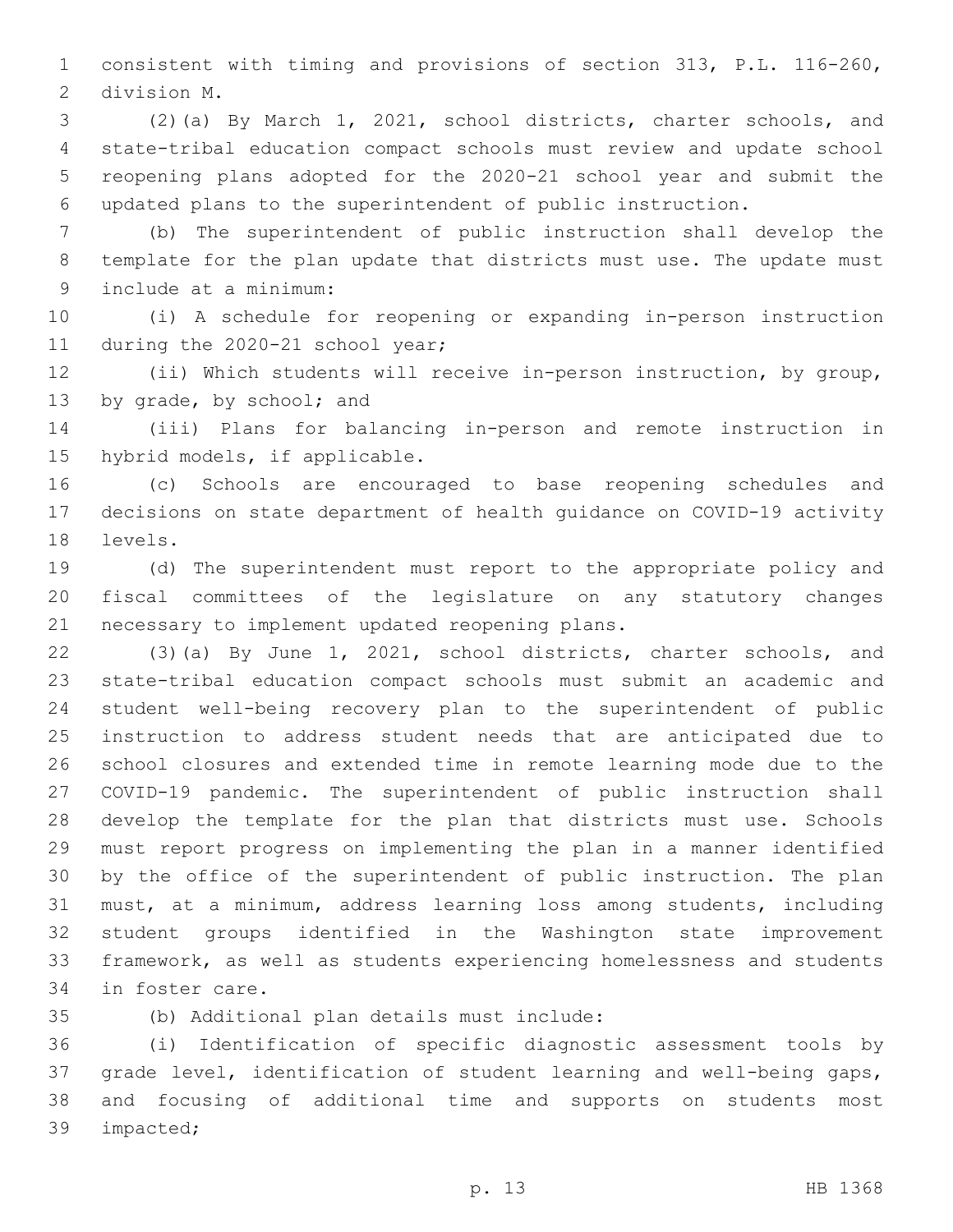(ii) Providing additional instruction, student well-being support, and extracurricular opportunities based on an evaluation of 3 student needs; and

 (iii) Other plan elements as required by the office of the superintendent of public instruction. The office of the superintendent of public instruction may add elements based on evidence of positive learning and well-being outcomes. These elements can include, but are not limited to: Balanced calendars, additional school days, additional instruction time, or any combination of these 10 elements.

 (c) Nothing in the plan constitutes an independent source of legal authority except as permitted by statute, and the plan does not supersede state statutes, gubernatorial orders, or the statutory 14 authority of state and county health departments.

## NEW SECTION. **Sec. 13. FOR THE OFFICE OF THE SUPERINTENDENT OF PUBLIC INSTRUCTION—GOVERNOR EMERGENCY EDUCATION RELIEF FUND**

|    | 17 General Fund-Federal Appropriation (CRRSA-GEER) \$46,263,000 |                      |  |  |  |  |  |  |              |  |
|----|-----------------------------------------------------------------|----------------------|--|--|--|--|--|--|--------------|--|
| 18 |                                                                 | TOTAL APPROPRIATION. |  |  |  |  |  |  | \$46,263,000 |  |

 The appropriation in this section is subject to the following conditions and limitations: The appropriation in this section is provided solely for allocations from the federal funding to provide emergency assistance to nonpublic schools, as authorized in section 312(d), the coronavirus response and relief supplemental 24 appropriations act, P.L. 116-260, division M.

# NEW SECTION. **Sec. 14. FOR THE STUDENT ACHIEVEMENT COUNCIL— OFFICE OF STUDENT FINANCIAL ASSISTANCE**

27 General Fund—Federal Appropriation. . . . . . . . . . . \$5,000,000 TOTAL APPROPRIATION. . . . . . . . . . . . . . . . \$5,000,000

 The appropriation in this section is subject to the following 30 conditions and limitations:

 (1) \$5,000,000 of the general fund—federal appropriation (CRF) is provided solely for undocumented student relief grants authorized under the authority provided due to the declaration of emergency due to the COVID-19 pandemic as modified by this section.

 (2) Students are eligible for the grant in this section if they meet the definition of "eligible student" in RCW 28B.96.010. Grants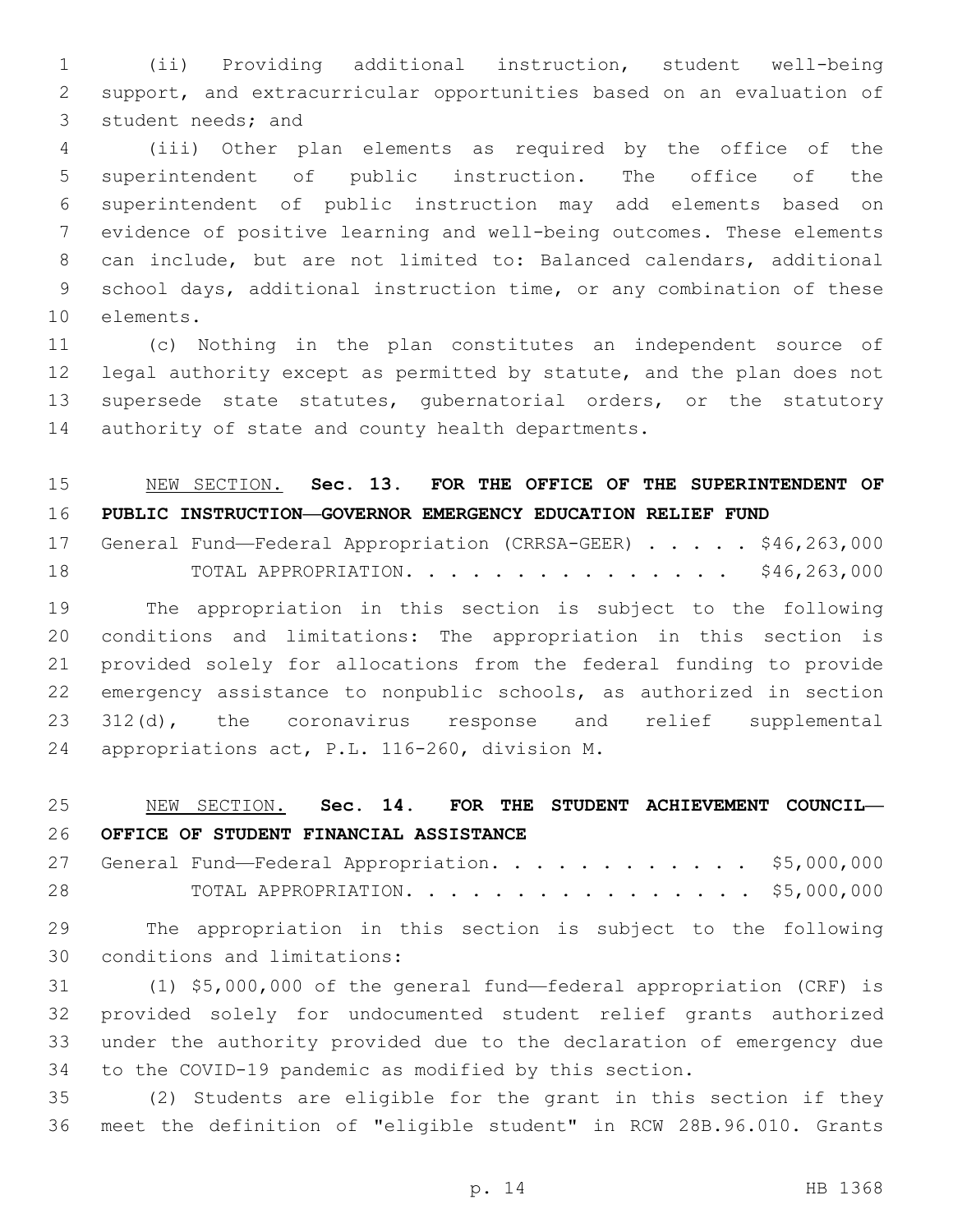will be awarded on a first-come, first-serve basis subject to availability of amounts provided in this section.2

 (3) The grant award amounts must be comparable to the CARES/HEER student emergency financial aid grant amounts provided by 5 institutions of higher education.

 (4) For purposes of this section, "CARES/HEER" means funds attributable to the higher education emergency relief fund created by section 18004, the coronavirus aid, relief, and economic security act, P.L. 116-120, division M.9

 (5) The office must disburse the grant funds to institutions of higher education in Washington as defined in RCW 28B.92.030.

 (6) The grants awarded to eligible students under this section must not be included in any financial need calculation when awarding 14 state financial aid.

### NEW SECTION. **Sec. 15. FOR THE OFFICE OF FINANCIAL MANAGEMENT— COVID-19 PUBLIC HEALTH RESPONSE ACCOUNT—RESPONSE**

17 General Fund—Federal Appropriation. . . . . . . . . . \$438,000,000 TOTAL APPROPRIATION. . . . . . . . . . . . . . . \$438,000,000

 The appropriation in this section is subject to the following conditions and limitations: The entire general fund—federal appropriation (CRRSA) is provided solely for expenditure into the COVID-19 public health response account, from which the department of health may make expenditures from this sum solely for the statewide response to the COVID-19 pandemic, including diagnostic testing, case investigation and contract tracing, care coordination, outbreak response, data collection and analysis, and other activities required 27 to support the response.

### NEW SECTION. **Sec. 16. FOR THE OFFICE OF FINANCIAL MANAGEMENT— COVID-19 PUBLIC HEALTH RESPONSE ACCOUNT—VACCINES**

 General Fund—Federal Appropriation. . . . . . . . . . . . \$68,000,000 31 TOTAL APPROPRIATION. . . . . . . . . . . . . . . \$68,000,000 The appropriation in this section is subject to the following conditions and limitations: The entire general fund—federal appropriation (CRRSA) is provided solely for expenditure into the COVID-19 public health response account, from which the department of health may make expenditures from this sum solely to plan for, 37 prepare, and deploy the COVID-19 vaccine.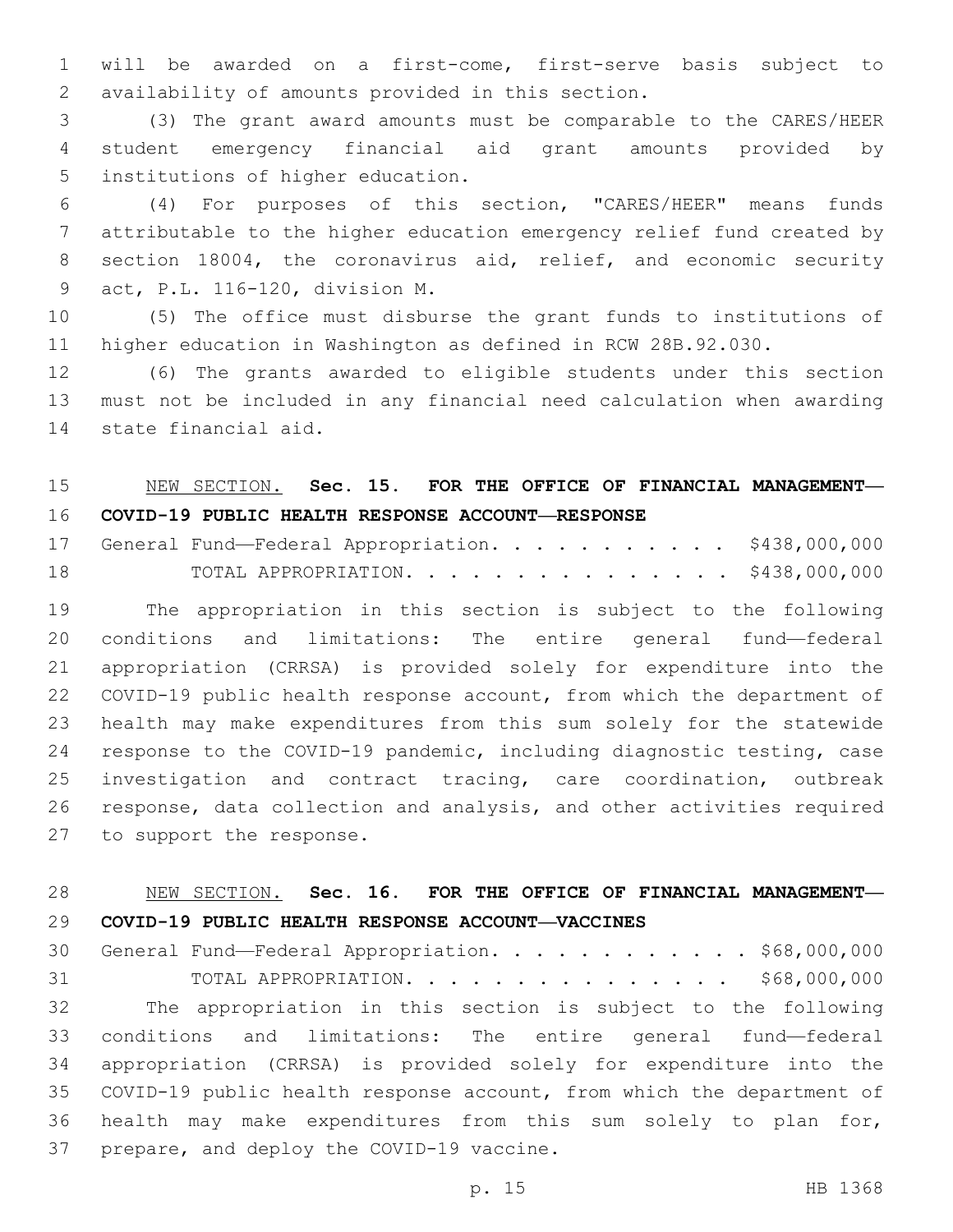NEW SECTION. **Sec. 17. FOR THE OFFICE OF FINANCIAL MANAGEMENT— COVID-19 PUBLIC HEALTH RESPONSE ACCOUNT—EPIDEMIOLOGY AND LABORATORY CAPACITY**

| 4 General Fund-Federal Appropriation. \$100,000,000 |  |  |  |  |  |  |                                    |
|-----------------------------------------------------|--|--|--|--|--|--|------------------------------------|
|                                                     |  |  |  |  |  |  | TOTAL APPROPRIATION. \$100,000,000 |

 The appropriation in this section is subject to the following conditions and limitations: The entire general fund—federal appropriation is provided solely for expenditure into the COVID-19 public health response account, from which the department of health may make expenditures from this sum solely for its response to the COVID-19 pandemic, which includes diagnostic testing, case investigation and contract tracing, care coordination, outbreak response, data collection and analysis, and other activities required 14 to support the response.

### NEW SECTION. **Sec. 18. FOR THE OFFICE OF FINANCIAL MANAGEMENT— COVID-19 PUBLIC HEALTH RESPONSE ACCOUNT—RESPONSE**

|    |  |  |  |  |  |  |  |  |  | 17 General Fund-Federal Appropriation. \$12,000,000 |
|----|--|--|--|--|--|--|--|--|--|-----------------------------------------------------|
| 18 |  |  |  |  |  |  |  |  |  | TOTAL APPROPRIATION. \$12,000,000                   |

 The appropriation in this section is subject to the following conditions and limitations: The entire general fund—federal appropriation (CRF) is provided solely for expenditure into the COVID-19 public health response account, from which the department of health may make expenditures from this sum solely for the statewide 24 response to the COVID-19 pandemic.

 NEW SECTION. **Sec. 19.** A new section is added to chapter 43.70 26 RCW to read as follows:

 COVID-19 PUBLIC HEALTH RESPONSE ACCOUNT CREATED. (1) The COVID-19 public health response account is created in the custody of the state treasurer. The account shall consist of funds appropriated by the legislature and grants received by the department of health for activities in response to the coronavirus pandemic (COVID-19). Only 32 the secretary, or the secretary's designee, may authorize expenditures from the account for costs related to the public health response to COVID-19, subject to any limitations imposed by grant funding deposited into the account. The COVID-19 public health response account is subject to allotment procedures under chapter 43.88 RCW, but an appropriation is not required for expenditures.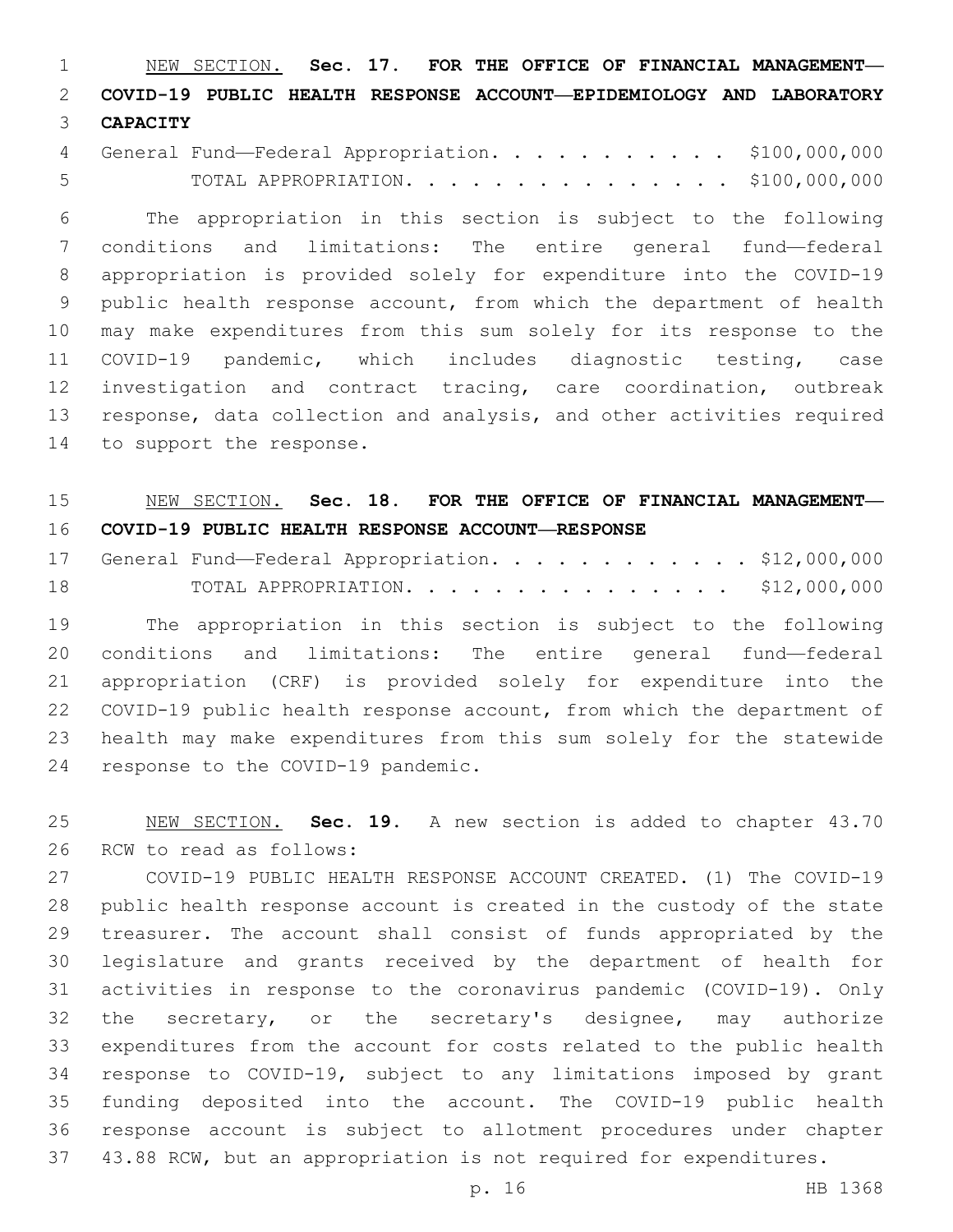(2)(a) The legislature finds that a safe, efficient, and effective delivery of vaccinations is of the utmost importance for restoring societal and economic functions. As we learn more about the virus, the vaccine, and challenges to vaccine allocation and distribution, it is anticipated that the state's COVID-19 vaccination distribution plan will evolve. To that end, the legislature has provided flexibility by funding vaccine expenditure at the discretion of the secretary and without an appropriation. However, to maintain fiscal control and to ensure spending priorities align, the department is required to collaborate and communicate with the chairs and ranking members of the health care and fiscal committees of the legislature and local health jurisdictions in advance of any significant revision of the state's COVID-19 vaccination plan and to provide regular updates on its implementation and spending.

 (b) As part of the public health response to COVID-19, the expenditures from the account must be used to effectively administer the vaccine for COVID-19 and conduct testing and contact tracing. The department must ensure that COVID-19 outreach is accessible, culturally and linguistically appropriate, and that it includes 20 community-driven partnerships and strategies.

 (c) When making expenditures for administering the vaccine for COVID-19, the department must focus on identifying persons for vaccination, prioritizing hard-to-reach communities, making the vaccine accessible, and providing support to schools for safe 25 reopening.

 (d) When making expenditures regarding testing and contact tracing, the department must provide equitable access, prioritize hard-to-reach communities, and provide support and resources to facilitate the safe reopening of schools while minimizing community 30 spread of the virus.

 (3) When making expenditures from the account, the department must include an emphasis on public communication regarding the availability and accessibility of the vaccine and testing, and the importance of vaccine and testing availability to the safe reopening 35 of the state.

 (4)(a) The department must report to the fiscal and health care committees of the legislature on a monthly basis regarding its 38 COVID-19 response.